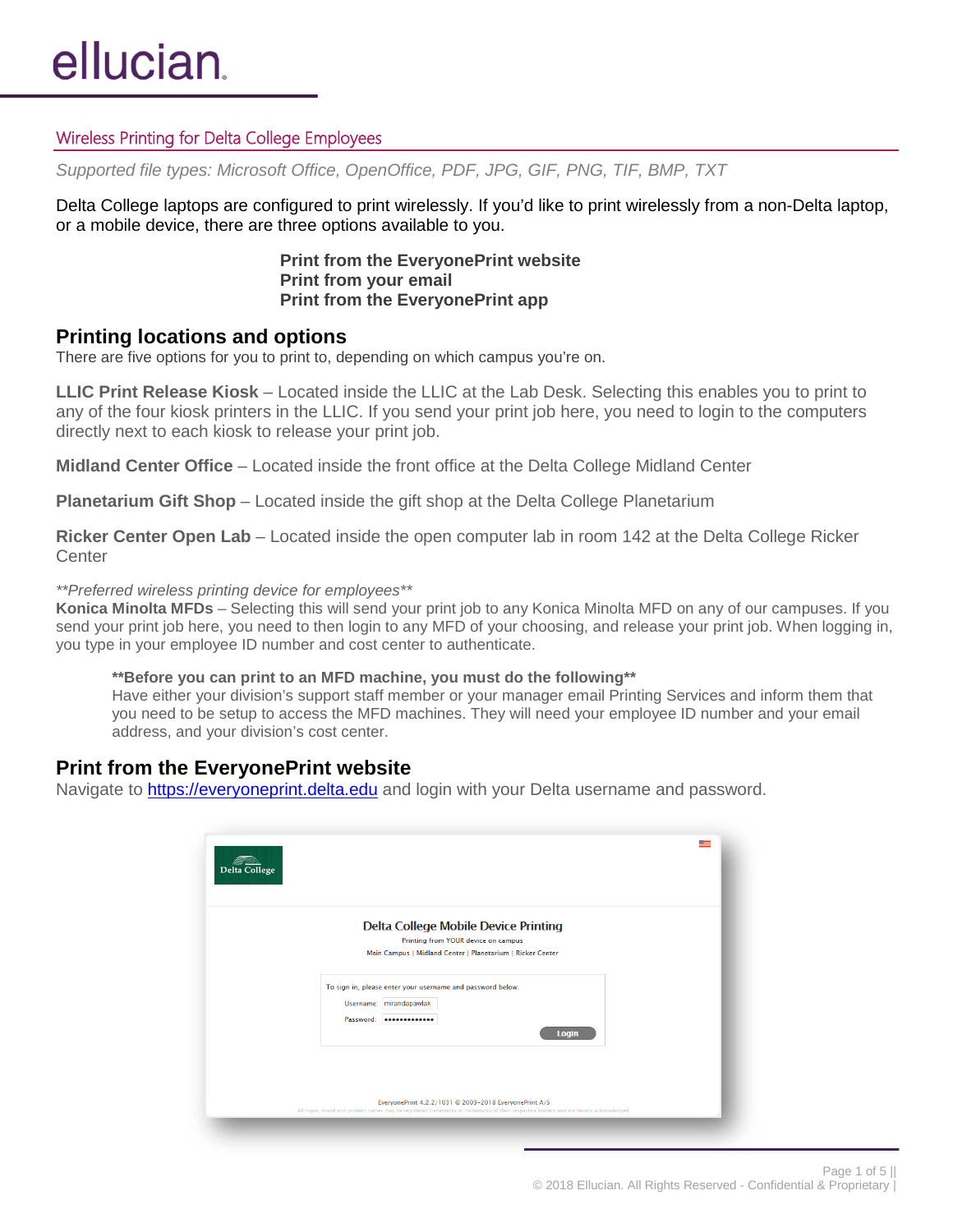# ellucian.

From here, you can either upload a document to print, or you can print an entire webpage.

## **Uploading a doc to print**

Click the **Browse** button, navigate to the item you wish to print from your computer, select the document, and then click **Next**. After a few seconds, your print job will appear just below, and you will be able to select which printer you'd like to send it to.

| <b>My Print Jobs</b> |                                                                                                                                                                                             | Your username: mirandapawlak |
|----------------------|---------------------------------------------------------------------------------------------------------------------------------------------------------------------------------------------|------------------------------|
|                      | <b>Upload Document To Print</b><br>Choose File   Miranda's E Essay.docx<br>Supported documents include Microsoft Office, OpenOffice, PDF, JPG, GIF,<br><b>Next »</b><br>PNG, TIF, BMP, TXT, |                              |

## **Printing a website**

Click on the **Web Address to Print** field. Then enter in the URL of the web address you wish you print from (ex.www.delta.edu). Note, this will print exactly what is on the page in its entirety, and not only a portion of it. After a few seconds, your print job will appear just below, and you will be able to select which printer you'd like to send it to.

| MMT SSSSS<br><b>Delta College</b>                                                             |                                                               |                              |                                                                          |                    |               | Log Out |  |
|-----------------------------------------------------------------------------------------------|---------------------------------------------------------------|------------------------------|--------------------------------------------------------------------------|--------------------|---------------|---------|--|
|                                                                                               | <b>My Print Jobs</b>                                          | <b>Web Print</b>             | <b>Email Print</b>                                                       | <b>My Printers</b> |               |         |  |
| <b>Web Print</b><br>Use Web Print to print by uploading a document or entering a Web address. | <b>Upload Document To Print</b><br>PNG, TIF, BMP, TXT.        | Choose File   No file chosen | Supported documents include Microsoft Office, OpenOffice, PDF, JPG, GIF, |                    | <b>Next »</b> |         |  |
|                                                                                               | <b>Web Address To Print</b><br>Enter for example: www.cnn.com |                              | https://en.wikipedia.org/wiki/Delta_College<br><b>Next »</b>             |                    |               |         |  |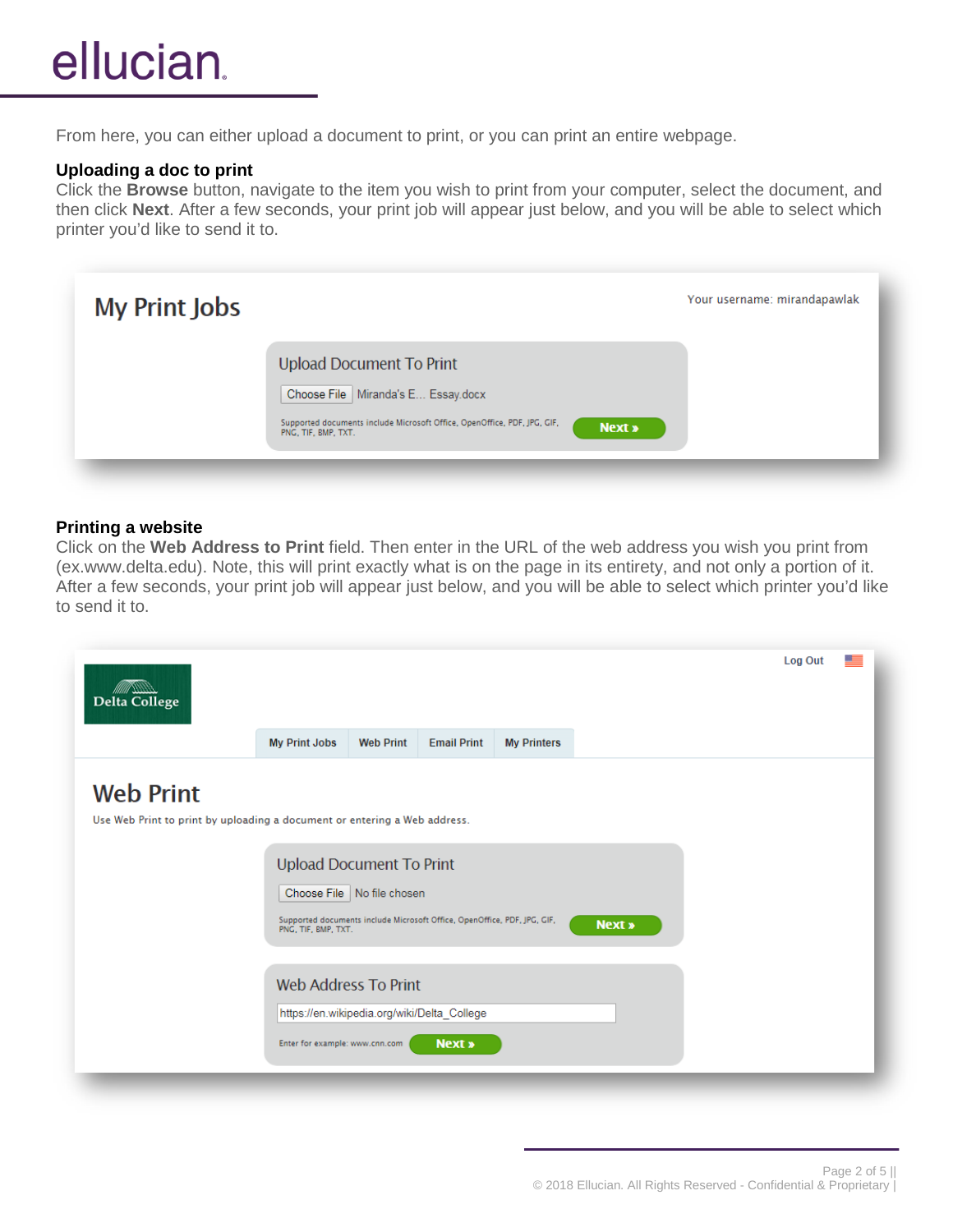## **Selecting a printer**

You'll notice that there are five location options to print to. Select the option that is most suited for you. See **Printing locations and options** above.

| Date/Time        | <b>Filename</b>                            | <b>Pages</b> | <b>Status</b>    | refresh <sup>C</sup> |
|------------------|--------------------------------------------|--------------|------------------|----------------------|
| 11/19/18 8:50 AM | Miranda's English Essay.docx               | ٠            | Awaiting release |                      |
|                  | To print this job, select a printer below: |              |                  |                      |
|                  | Konica Minolta MFDs Advanced               |              |                  |                      |
|                  | LLIC Print Release Kiosk   Advanced        |              |                  |                      |
|                  | Midland Center Office   Advanced           |              |                  |                      |
|                  | Planetarium Gift Shop   Advanced           |              |                  |                      |
|                  | Ricker Center Open Lab   Advanced          |              |                  |                      |
|                  |                                            |              |                  |                      |
|                  |                                            |              |                  |                      |

# **Print from your email**

You can email the files that you wish to print to the following locations by simply attaching them to your message.

**\*\*You may only use this function from a Delta College email address.\*\***

| Email addresses                 |                          |  |  |  |  |
|---------------------------------|--------------------------|--|--|--|--|
| <b>LLIC Print Release Kiosk</b> | LLICEmailPrint@delta.edu |  |  |  |  |
| Midland Center Office           | DCMCEmailPrint@delta.edu |  |  |  |  |
| Planetarium Gift Shop           | DCPLEmailPrint@delta.edu |  |  |  |  |
| Ricker Center Open Lab          | DCRCEmailPrint@delta.edu |  |  |  |  |
| Konica Minolta MFDs             | MFDEmailPrint@delta.edu  |  |  |  |  |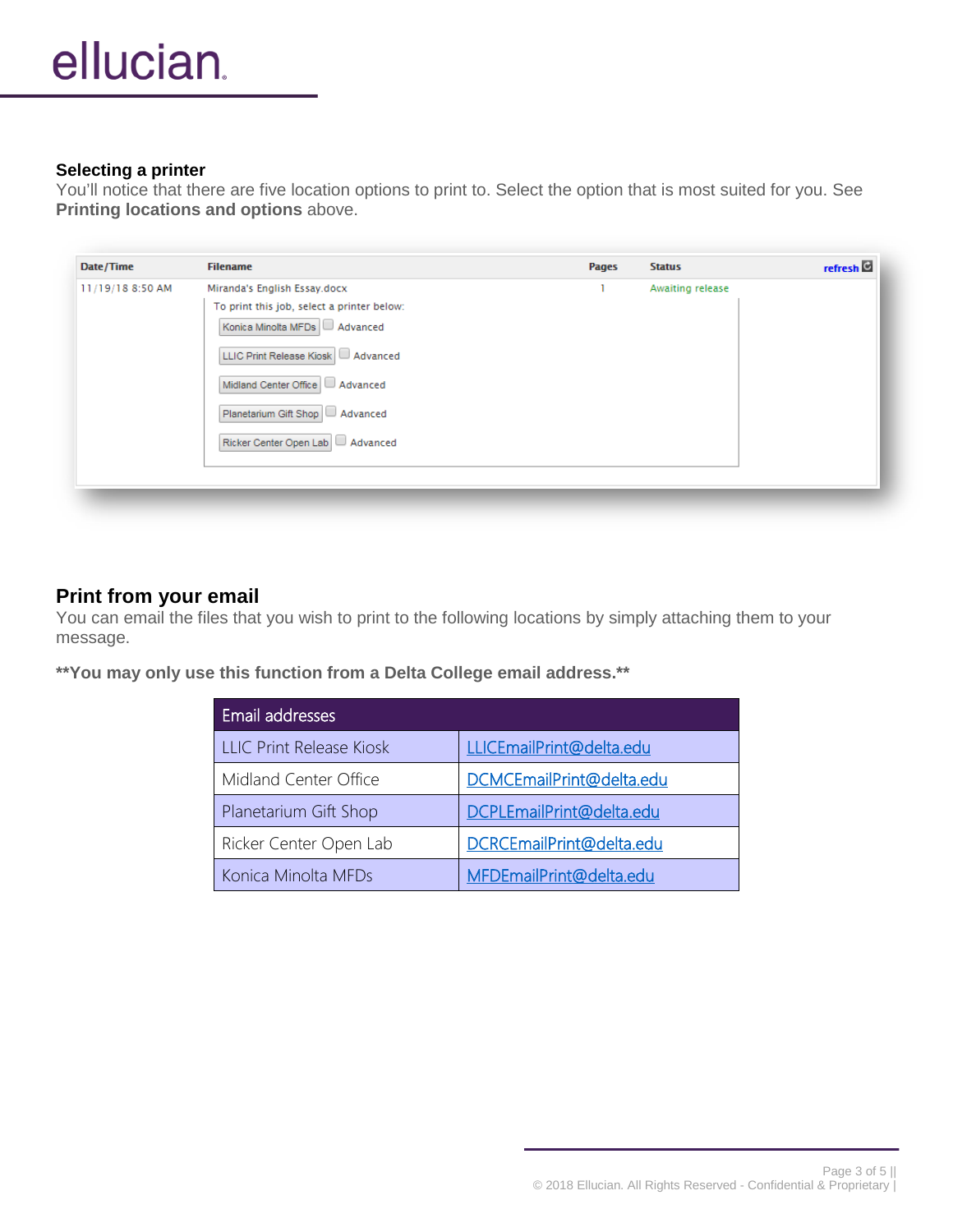# **Print from a mobile device – Using the EveryonePrint app**

# **Apple Devices**

## **Downloading the app, and syncing your Delta account**

- 1) Go to your App store and download the **EveryonePrint** app.
- 2) Navigate to **Settings** in the bottom of the page
- 3) In the Gateway Connectivity field, type in **everyoneprint.delta.edu** and then tap **Test Connection**. Once the connection has been successfully tested, tap **Save**.
- 4) Tap the Accounts tab at the bottom of the screen, and input your Delta username and password. Do not type in your full email address. Ex) johnsmith (not [johnsmith@delta.edu\)](mailto:johnsmith@delta.edu). Then tap **Log In**.

# **Printing**

- 1) Navigate to the file or image that you wish to print from your device, then tap the share icon. Then scroll through the share options at the bottom of your screen, and select Print with EveryonePrint.
- 2) Tap on the icon of the printer that you wish to send your print job to.
- 3) Select how many copies you'd like to print, and the select what print job settings you'd like to use. Then tap **Submit**. A dialog box should appear indicating that your print jobs have been processed successfully.

If you've selected to print to the kiosks in the LLIC Print Release Kiosk, login to the kiosk and release your print job.

| nil Verizon 주     | 3:18 PM                   | $65\%$                       | all Verizon 우                   | 2:32 PM               | $0.69\%$ | ull Verizon 후         | 1:55 PM<br>$878\%$ |
|-------------------|---------------------------|------------------------------|---------------------------------|-----------------------|----------|-----------------------|--------------------|
| Cancel            | 1 Photo Selected          |                              | $\langle$ Back                  | <b>Group printers</b> |          |                       | Output options     |
|                   |                           |                              |                                 |                       |          | <b>OUTPUT OPTIONS</b> |                    |
|                   |                           |                              | EMPLOYEES                       |                       |          | Copies                | $+$<br>$\sim$      |
|                   |                           |                              | Konica Minolta MFDs             |                       |          | Duplex                | Simplex            |
| O-Fill            |                           |                              | <b>LLIC Print Release Kiosk</b> |                       |          |                       |                    |
|                   |                           | $\bigcirc$<br>$(\checkmark)$ | Midland Center Office           |                       |          | Force black/white     |                    |
|                   | Tap to share with AirDrop |                              | Planetarium Gift Shop           |                       |          |                       |                    |
| B126h-0447        |                           |                              | Ricker Center Open Lab          |                       |          |                       |                    |
| 56                |                           |                              |                                 |                       |          |                       |                    |
|                   |                           | 000                          |                                 |                       |          |                       |                    |
|                   |                           |                              |                                 |                       |          |                       |                    |
| Message           | Mail<br>Add to Notes      | More                         |                                 |                       |          |                       |                    |
|                   |                           |                              |                                 |                       |          |                       |                    |
| $^\circledR$<br>o | U<br>审                    | 0.0.0                        |                                 |                       |          |                       | Cancel             |
|                   |                           |                              |                                 |                       |          |                       |                    |